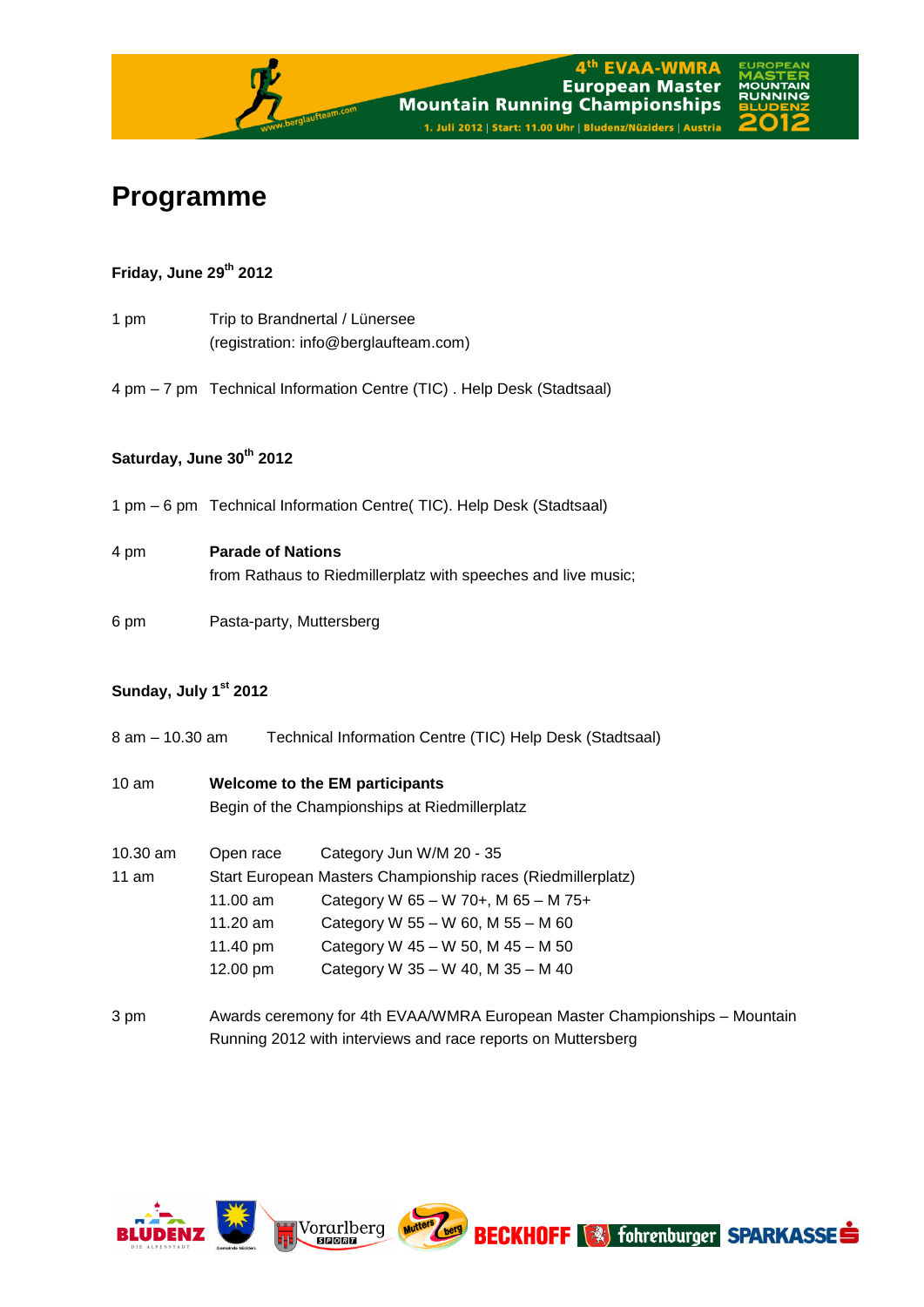

# **Information / Rules**

### **Organiser**

Union Berglauf Team Sparkasse Bludenz Chairman Hubert Rödhammer Im Haldawingert 6, A 6700 Bludenz [www.berglaufteam.com,](http://www.berglaufteam.com/) info@berglaufteam.com Tel: +43 / (0)6509228009

### **Entry fee EM**

The entry fee amounts Euro 35,-- per person and includes the following services:

- EVAA fee plus € 1,-- for a Doping Test;
- EM Finishers-T-Shirt;
- EM Finishers-Medal;
- Pasta-party the night before (Saturday, June  $30^{th}$  2012);
- Refreshments during the competition;
- Luggage transport and after-race return on the Muttersberg-cable-railway

#### **Entry fee open race**

The entry fee amounts Euro 17,--

#### **Registration**

Online Registration provided by BibChip. [Online Registration – www.berglaufteam.com]

# **Entry deadline**

Saturday, June 16<sup>th</sup> 2012. No entries accepted after this date.

# **Payment** Online Payment by using Internet Registration provided by BibChip.

#### **Time Measurement**

Time measurement for the European Masters Mountain Running Championships will be carried out by using data race bibs (www.bibchip.at).

Each runner will receive a race bib with a personal coded data chip.

Race bibs need not be returned. There is no deposit for the race bibs.

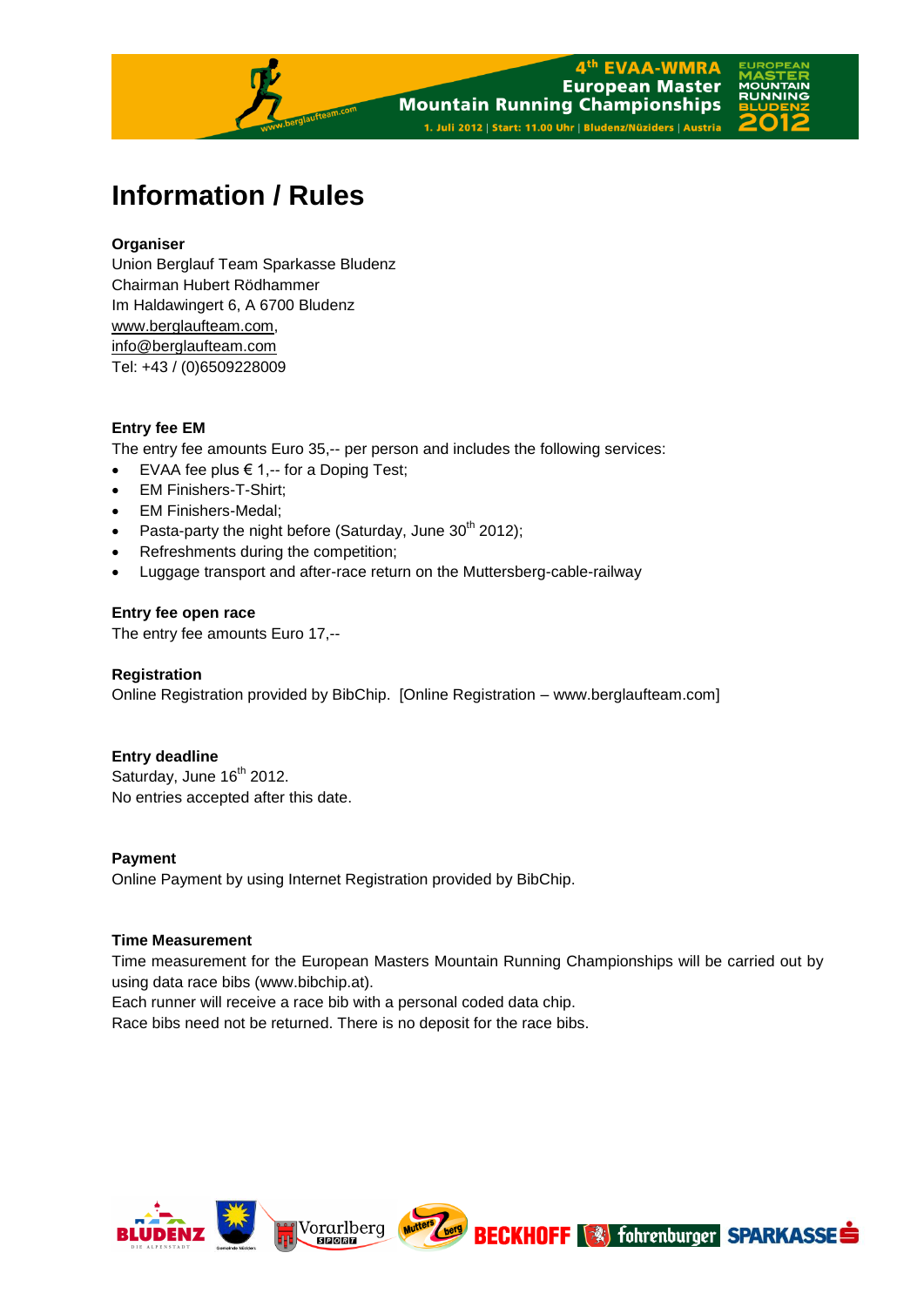

#### **Race course**

The race course (for all categories) has been officially measured and amounts 8,2 kilometres.

- Start: Bludenz (Riedmillerplatz), 560m above sea level

- Finish: Muttersberg, 1400m above sea level

- Difference in altitude: + 840m

Terrain

| $km$ 0 – $km$ 1.4   | asphalt road              |
|---------------------|---------------------------|
| $km 1.4 - km 3.3$   | mountain path, 24 % slope |
| $km$ 3.3 – $km$ 3.8 | asphalt road              |
| $km 3.8 - km 8.2$   | gravel road               |

#### **Entry terms & conditions**

You must have reached the age of 35 years by the date of the race, 1<sup>st</sup> July 2012. You must not be suspended from athletic competition by EVAA, WMRA or your national athletic federation (IAAF member).

The event complies with the regulations of the EVAA, WMRA and the "Österreichischer Leichtathletik Verband (ÖLV)".

Participants will be informed about any special organisational measures before the start of the event. The organiser's instructions must be followed completely. In the event of non-compliance, before or during the race, the organisers may at all times exclude and / or disqualify any runner who is disturbing the normal course of the event or endangering his own safety or that of other participants.

Personal health insurance is the sole responsibility of the participant.

The Union Berglauf Team Association bears no liability in the event of accident or illness. Emergency medical facilities will be available during the race.

#### **Doping tests**

All competitors are liable to be requested to submit to a doping test before or after the competition. Registration implies willingness to be subject to testing.

#### **Individual Awards**

Individual results are allocated to the following age-groups: M/W 35, 40, 45, 50, 55, 60, 65, 70 and M 75+ with age being that **on the day of the race**. Medals (gold, silver and bronze) will be awarded to the first 3 individuals in each category.

#### **Team Awards**

Teams will be awarded in the categories M/W 35, 40, 45, 50, 55, 60, 65, 70 and M 75+. The team results will be decided as follows:

The first three runners per nation in the same 10 (ten) years age group build up a team by TIME SCORING. There is no requirement to declare the names of team members.

Medals (gold, silver and bronze) will be awarded to the first 3 in each category.

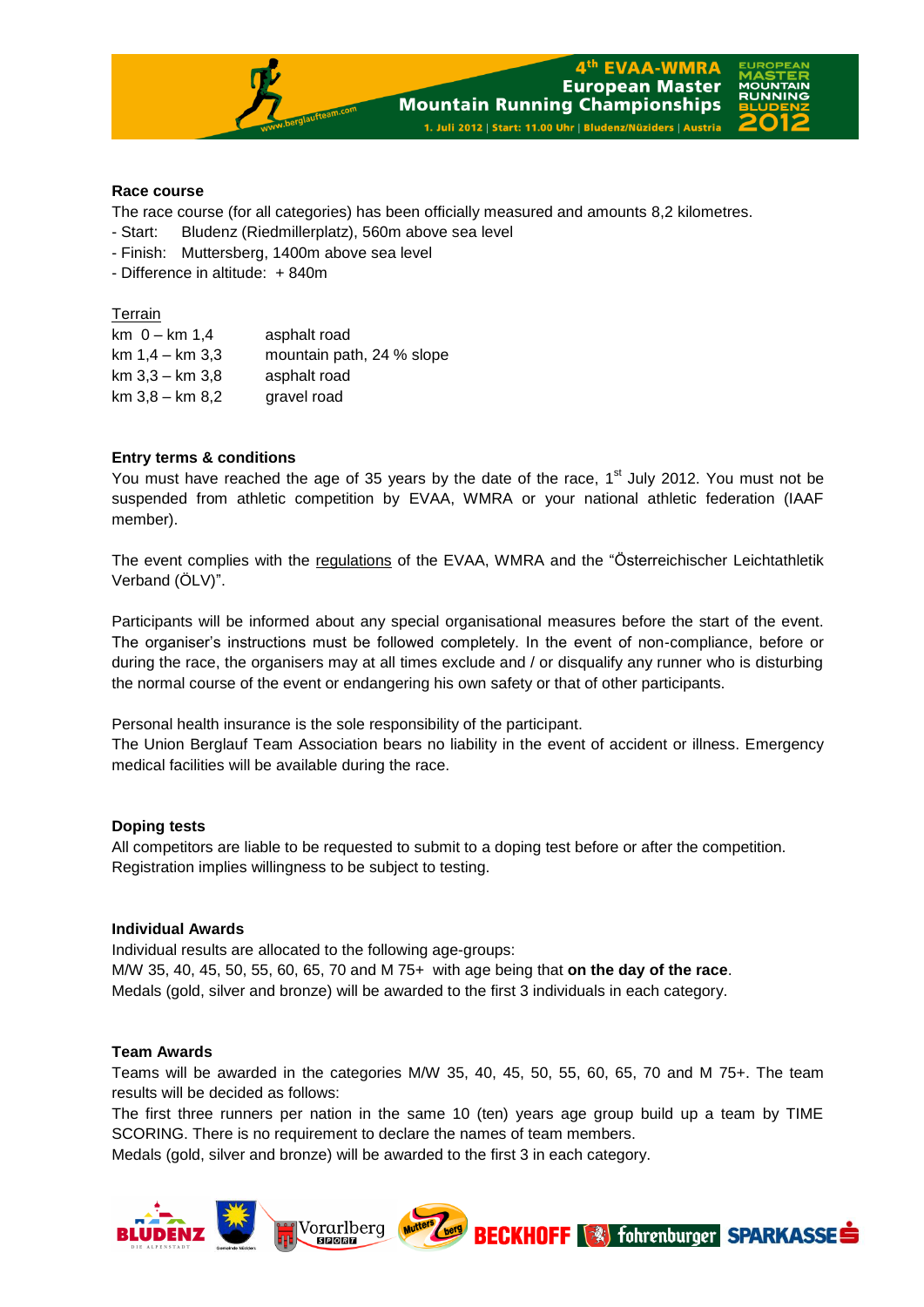

# **Start Preparations**

#### **Technical Information Centre (TIC) at the Stadtsaal**

| Friday, June 29 <sup>th</sup> 2012   | $4 \text{ pm} - 7 \text{ pm}$ |
|--------------------------------------|-------------------------------|
| Saturday, June 30 <sup>th</sup> 2012 | $1 \text{ pm} - 6 \text{ pm}$ |
| Sunday, July 1 <sup>st</sup> 2012    | 8 am - 10.30 am               |

Race bib will only be issued on presentation of a valid proof of identity and age.

Problems/queries: contact the Help Desk at the Stadtsaal.

#### **Changing rooms**

Changing rooms for EM-runners at Volksschule Mitte (approx. 300 m from start).

#### **Luggage**

1 item of luggage per participant will be transported to the finish. Luggage has to be handed in at marked transport vehicles 30 minutes before start at the Riedmillerplatz. Luggage must carry the participant's name and race bib.

# **Finish**

#### **Finish**

Muttersberg Every finisher will receive an official finisher's T-shirt and a memorial medal.

#### **Showers**

The luggage depot and showers are located at the finishing area.

#### **Results**

All results and ranking lists will be available on Internet from 5 pm on Monday  $(2^{nd}$  of July): [www.berglaufteam.com](http://www.berglaufteam.com/)

Ranking lists will also be posted up in the evening. Please note that no printed ranking lists will be sent by post. Please use the Internet.

#### **Return transport**

Return transport to Bludenz is only possible by using the "Muttersbergseilbahn". Return transport for runners is included in the starting fee (use race bib as entrance card).

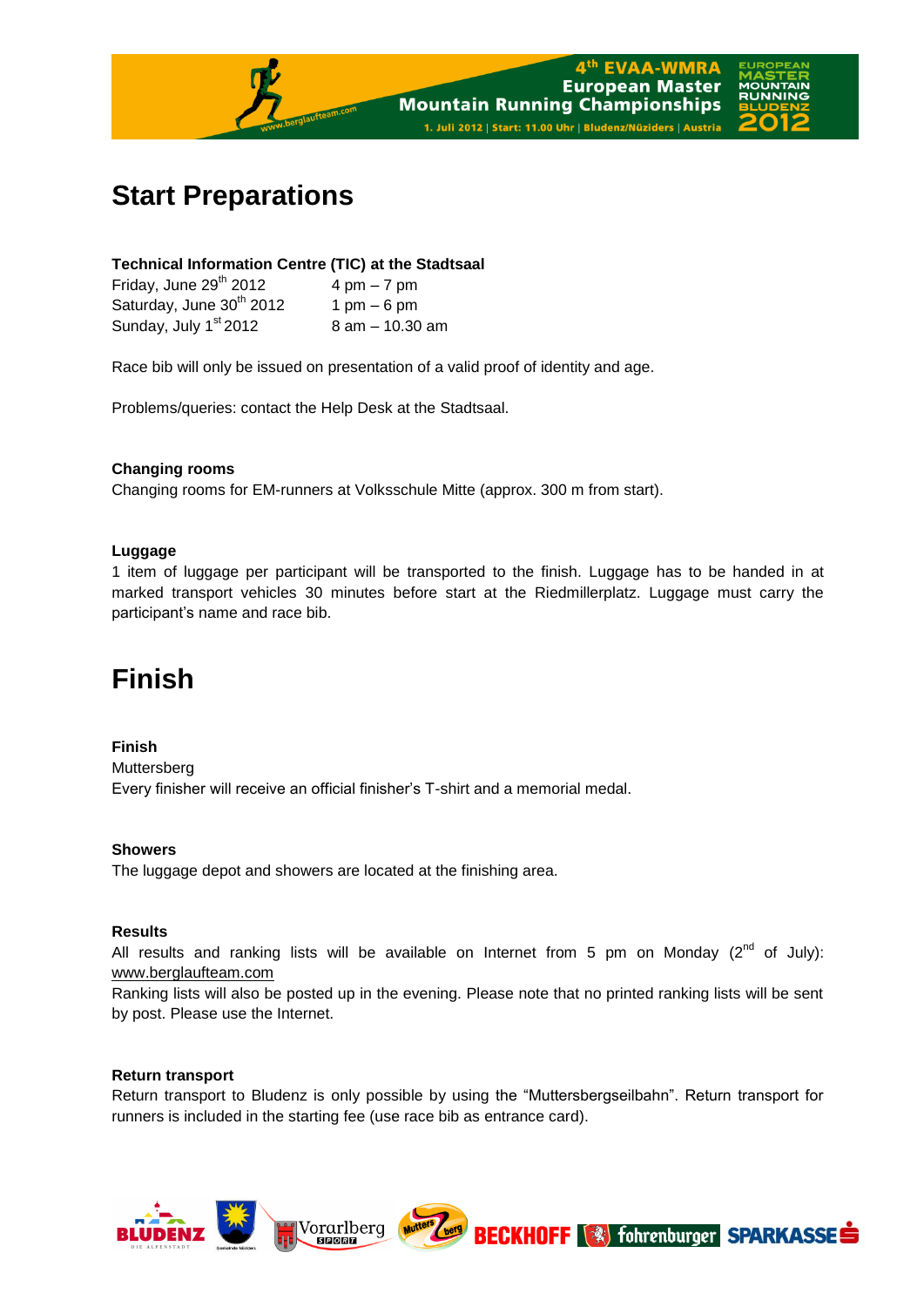

# **Arrival**





Whether by private car or public transport – Austria's dense rail and road network guarantees trouble-free travel to Bludenz.

# **Arrival by car**

- from Germany via Lindau A14 Bregenz Feldkirch to Bludenz
- from Switzerland via Dornbirn or Feldkirch (A14) to Bludenz
- from I, SLO, H, SK, CZ via Innsbruck (A12) Arlberg to Bludenz

# Vignette

You have to pay a toll for using the Austrian motorway.

# **Arrival by plane**

Airport Altenrhein, CH (75 km) Airport Friedrichshafen, D (90 km) Airport Zürich, CH (150 km) Airport Innsbruck, A (135 km) Airport München, D (240 km)



Mutters berg

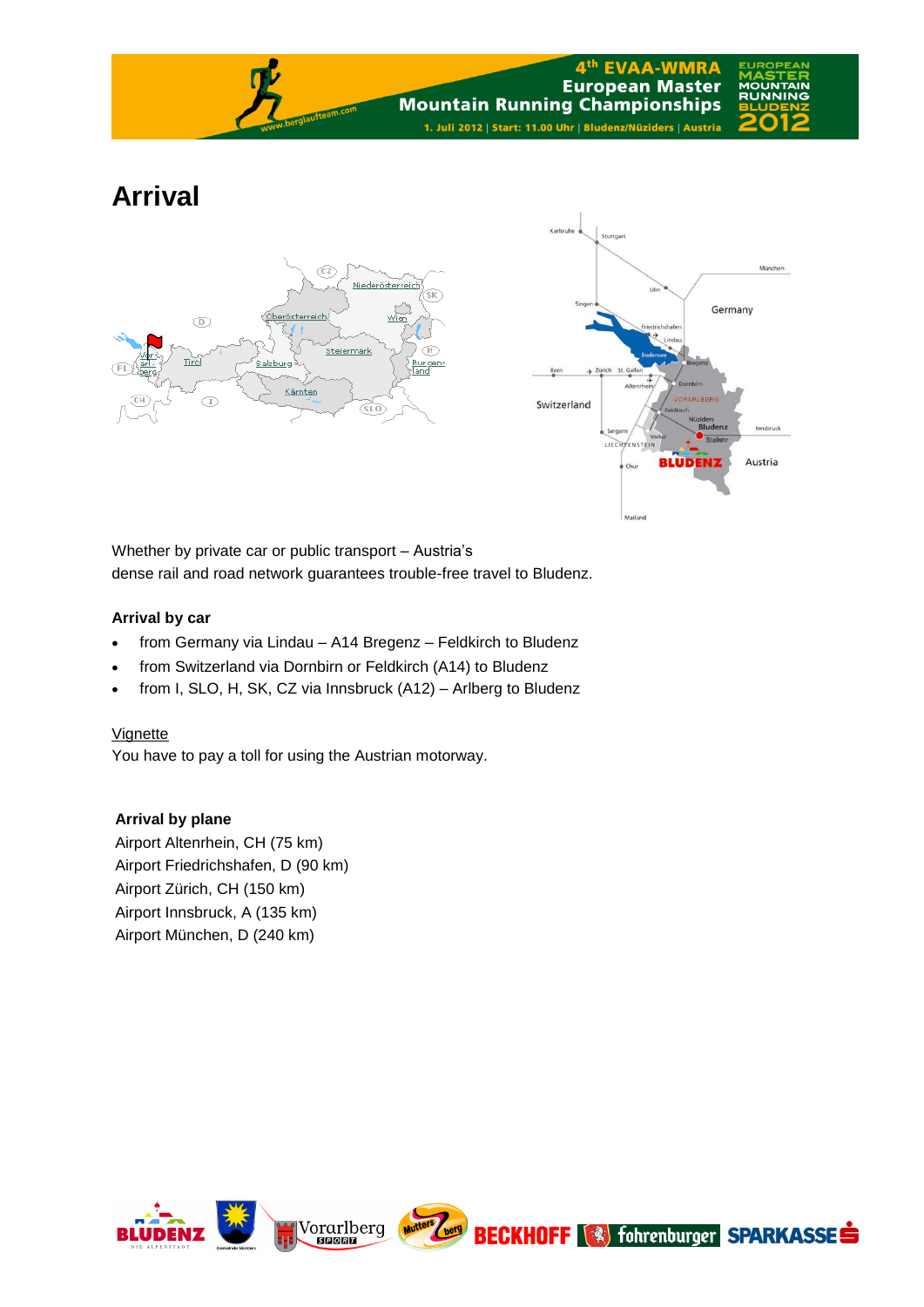

#### **Bludenz Map**